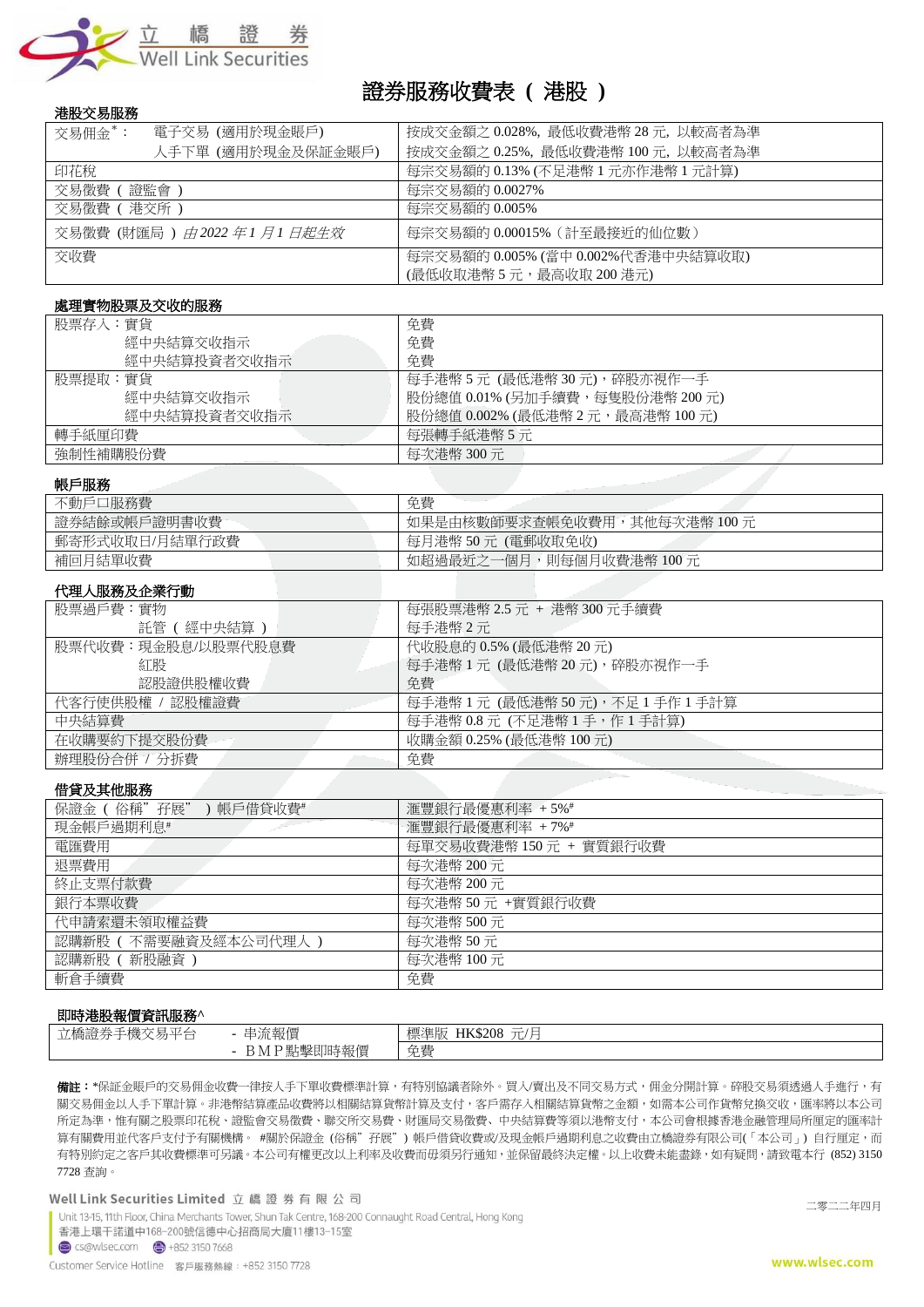

## **SECURITIES SERVICE CHARGES TABLE ( HK STOCK )**

## **HONG KONG STOCK TRADE-RELATED SERVICES**

| Trade                  | Online                                            | 0.028% of Turnover Amount (Minimum HK\$28, whichever is higher)   |
|------------------------|---------------------------------------------------|-------------------------------------------------------------------|
| $Commission^*$         | (Rate Applicable to Cash A/C)                     |                                                                   |
|                        | Trading Only)                                     |                                                                   |
|                        | Telephone Dial-in                                 | 0.25% of Turnover Amount (Minimum HK\$100, whichever is higher)   |
|                        | (Rate Applicable to Cash A/C                      |                                                                   |
|                        | and Margin A/C Trading)                           |                                                                   |
| <b>Stamp Duty</b>      |                                                   | Charge 0.13% on gross amount (rounded up to the nearest dollar)   |
| Transaction Levy (SFC) |                                                   | Charge $0.0027\%$ on gross amount                                 |
| Trading Levy (HKEx)    |                                                   | Charge $0.005\%$ on gross amount                                  |
|                        | FRC Transaction Levy - effective as of 01/01/2022 | Charge 0.00015% on gross amount (rounded to the nearest cent)     |
| Settlement Fee         |                                                   | Charge 0.005% on gross amount (including 0.002% Charged by CCASS) |
|                        |                                                   | (Minimum: HK\$5 / Maximum: HK\$200)                               |

### **SCRIP HANDLING AND SETTLEMENT-RELATED SERVICES**

| Stock Deposit:                | Physical | N <sub>il</sub>                                                              |
|-------------------------------|----------|------------------------------------------------------------------------------|
|                               | SI/ISI   | N <sub>il</sub>                                                              |
| Stock Withdrawal: Physical    |          | HK\$5 per board lot (Minimum: HK\$30 Round up to the nearest board lot)      |
|                               |          | 0.01% of market value per stock as per closing price of last trading day (An |
|                               |          | additional HK\$200 Handling charge per stock also apply)                     |
|                               | ISI      | 0.002% of market value per stock as per closing price of last trading day    |
|                               |          | (Minimum: HK\$2 / Maximum: HK\$100 per instruction)                          |
| <b>Transfer Deed</b>          |          | HK\$5 for each transfer deed                                                 |
| Compulsory share buy-back fee |          | HK\$300 per transaction                                                      |

### **ACCOUNT MAINTENANCE**

| Dormant account fee                      | N <sub>i</sub>                                                  |
|------------------------------------------|-----------------------------------------------------------------|
| Confirmation of stock/cash balance       | Nil if the confirmation is issued from auditors, others HK\$100 |
| Administration fee for receiving daily / | HK\$50 per month (Free if received by e-mail)                   |
| monthly statement by mail                |                                                                 |
| Request for Historical Statements fee    | For the past one month: Free of Charge                          |
|                                          | Beyond past one month: HK\$100 per statement                    |

### **NOMINEE SERVICES AND CORPORATE ACTIONS**

| Scrip Fee:                     | Physical                                  | $HK$2.5$ per certificate + $HK$300$ handling fee                        |  |
|--------------------------------|-------------------------------------------|-------------------------------------------------------------------------|--|
|                                | Non-physical stock (CCASS)                | HK\$2 per board lot                                                     |  |
|                                | Collection Fee : Cash/Scrip Dividend      | 0.5% (Minimum: HK\$20)                                                  |  |
|                                | <b>Bonus Share</b>                        | HK\$1 per board lot (Minimum: HK\$20 Round up to the nearest board lot) |  |
|                                | <b>Bonus Warrant/Rights</b>               | Nil                                                                     |  |
| Rights/Warrant/Covered Warrant |                                           | HK\$1 per board lot (Minimum: HK\$50)                                   |  |
|                                | <b>Subscriptions/Warrant Conversion</b>   |                                                                         |  |
| <b>CCASS</b> Settlement Fee    |                                           | HK\$0.8 per board lot (Rounded up to the nearest board lot)             |  |
|                                | Cash/Open Offer/Special/Conditional Offer | 0.25% on gross offer amount (Minimum: HK\$100)                          |  |
| Share Consolidation /split     |                                           | Nil                                                                     |  |

### **FINANCING AND OTHER SERVICES**

| Margin account financing charge <sup>#</sup> | Prime rate (quoted by HSBC) plus 5% <sup>#</sup> |  |
|----------------------------------------------|--------------------------------------------------|--|
| Cash account overdue interest <sup>#</sup>   | Prime rate (quoted by HSBC) plus 7% <sup>#</sup> |  |
| Telegraph Transfer $(T/T)$                   | $HK$150 + Actual bank charge$                    |  |
| <b>Returned Cheque Charge</b>                | HK\$200 per case                                 |  |
| <b>Stop Payment Charge</b>                   | HK\$200 per case                                 |  |
| Bank draft                                   | HK\$50 plus bank charge                          |  |
| Dividend/Bonus Shares Entitlement Claim      | HK\$500 per claim                                |  |
| <b>IPO</b> Application                       | <b>HK\$50</b>                                    |  |
| (Non-financing & through our nominee)        |                                                  |  |
| IPO Application (IPO financing) $\#$         | <b>HK\$100</b>                                   |  |
| Handling fee on forced liquidation           | Nil                                              |  |